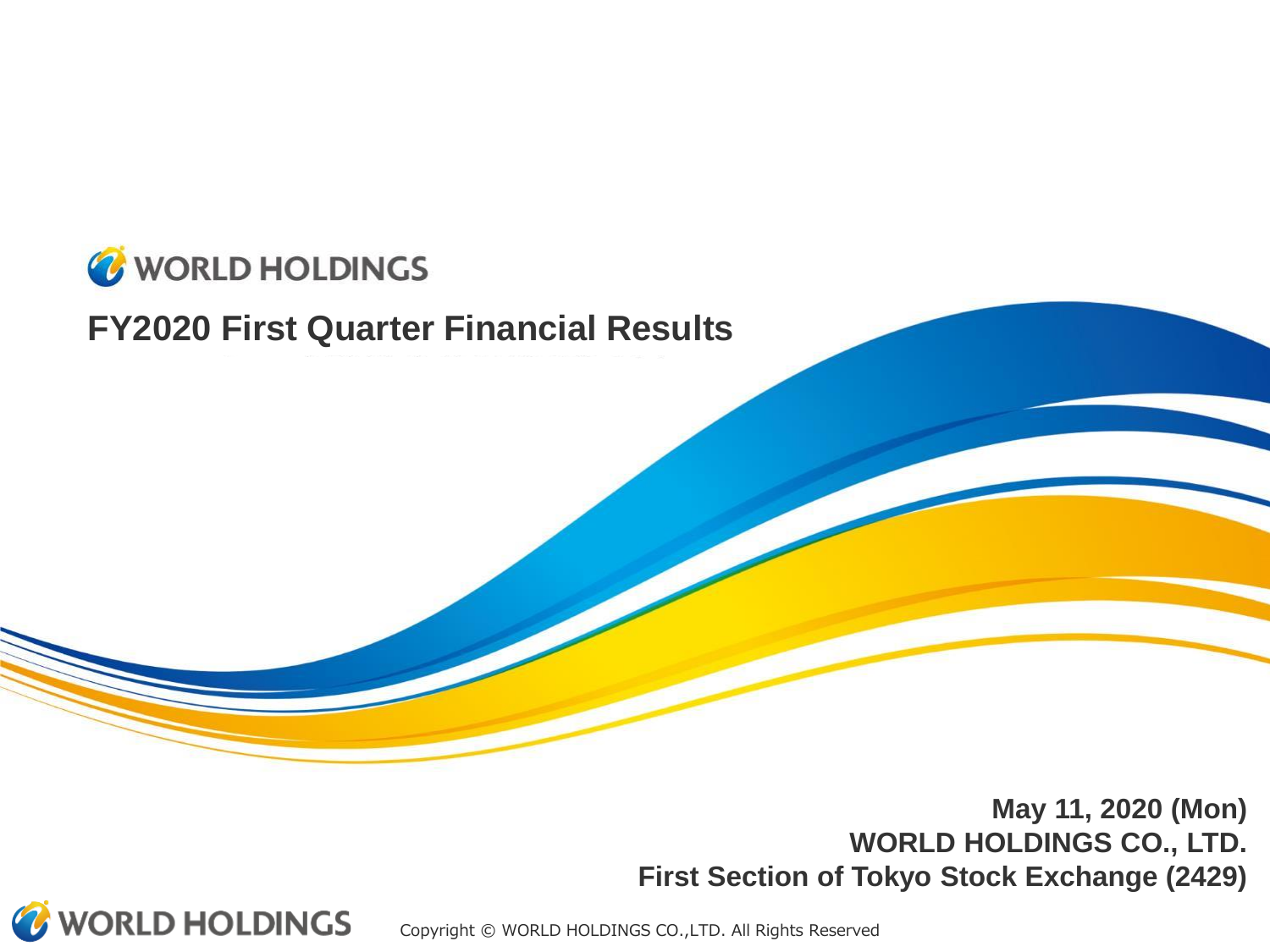# **Contents**

# **I. Summary of FY2020 First Quarter Financial Results**

| •Summary of Financial Results                 | … P3        |
|-----------------------------------------------|-------------|
| . YoY Overview of Business Results by Segment | $\ldots$ P4 |
| •Details of Each Segment                      | … P5        |
| <b>.</b> Financial Condition B/S              | … P13       |

## **II. Outlook for the Term Ending Dec. 2020**

| Regarding the Impact of COVID-19                               | $$ P15       |
|----------------------------------------------------------------|--------------|
| <b>.FY2020 Business Forecast</b>                               | P16          |
| • FY2020 Factors for Increasing or Decreasing Operating Income | P17          |
| •FY2020 Full-year Business Forecast by Segment                 | $$ P18       |
| <b>Shareholder Returns</b>                                     | P19          |
| $\cdot$ Topics                                                 | $\ldots$ P20 |

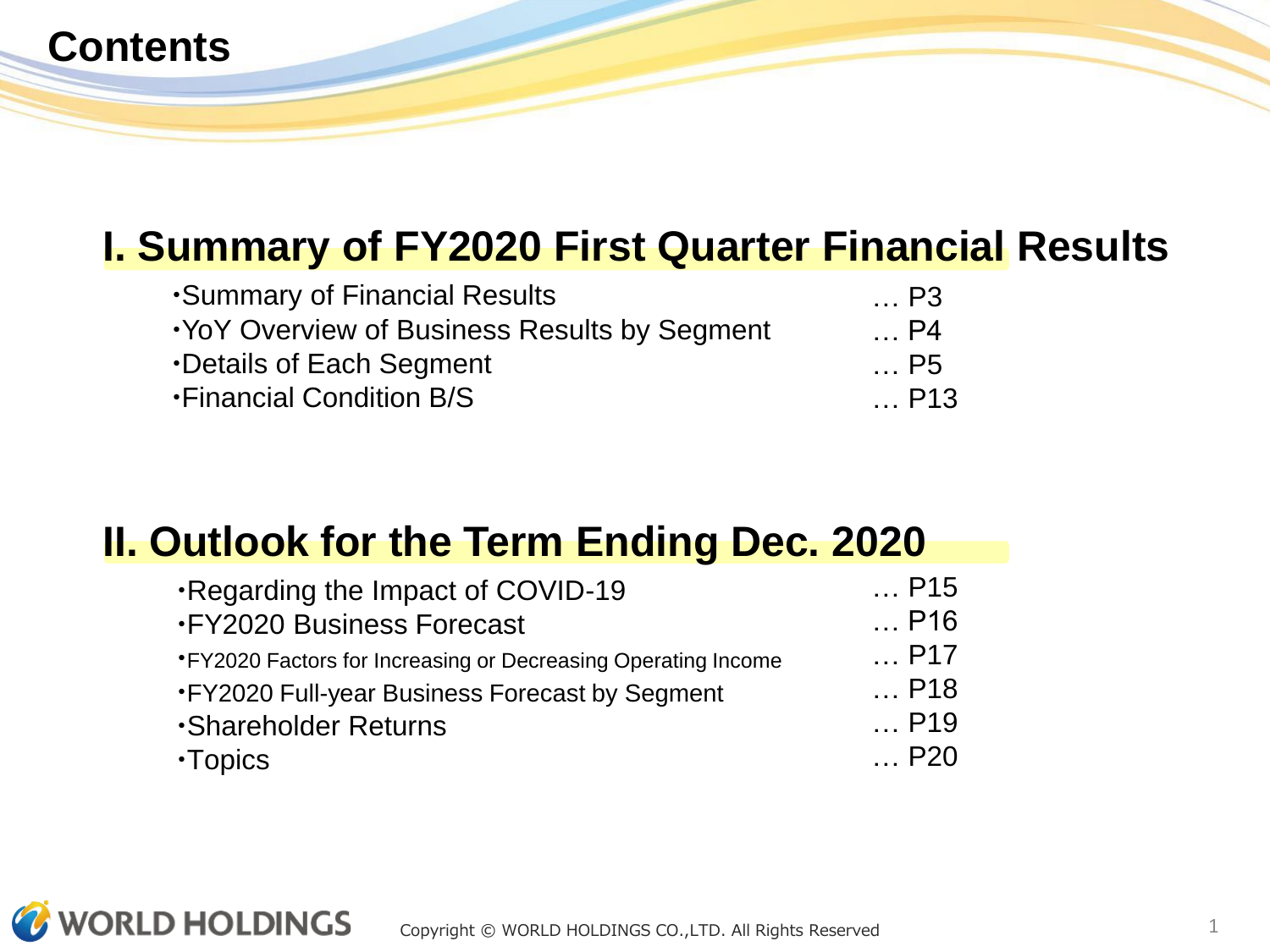

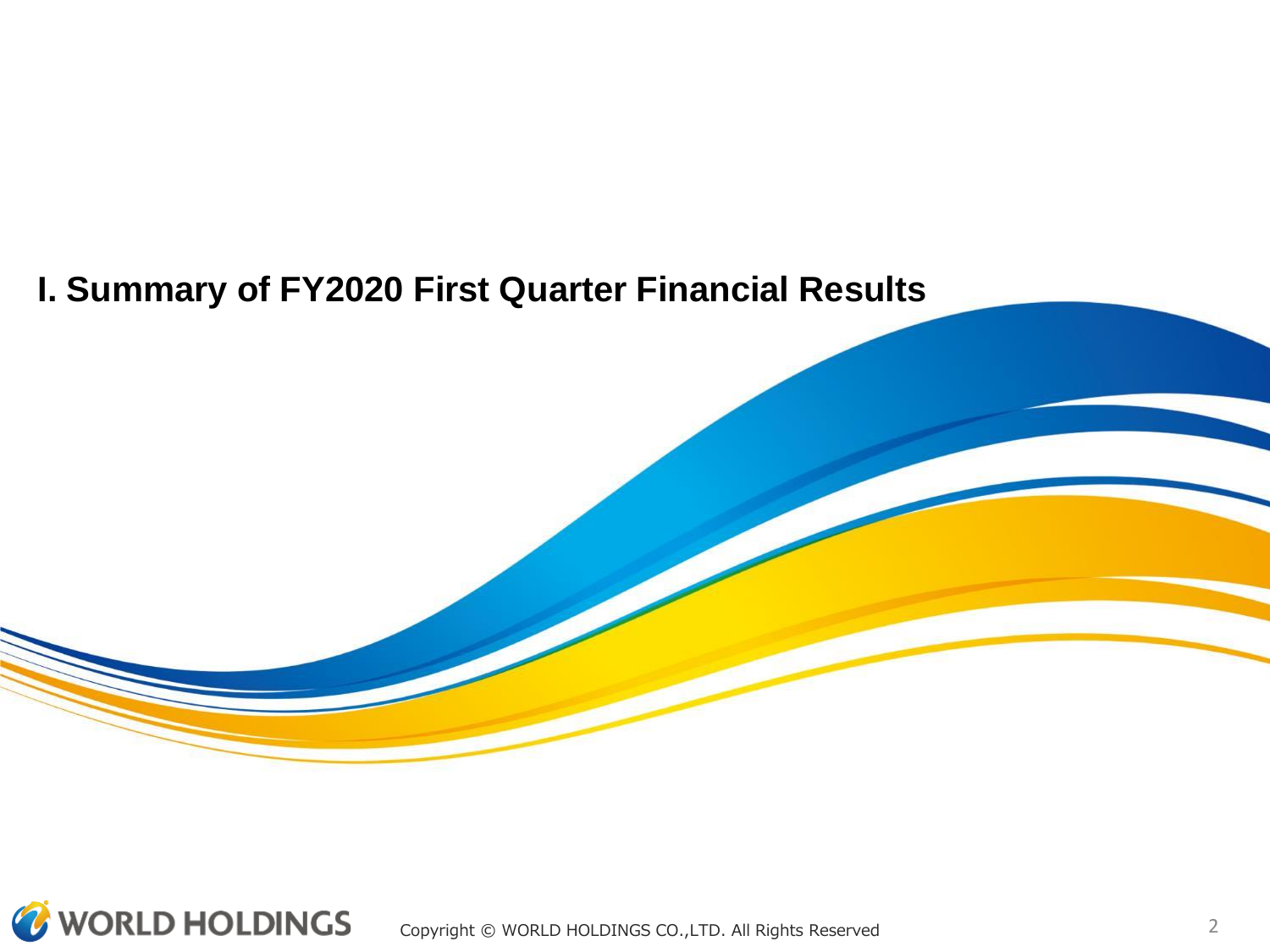# **Summary of Financial Results**

● The impact of COVID-19 on the Human Resources and Education Business and the Real Estate Business, which are our core businesses, was limited in the first quarter, so both sales and profits were healthy.

#### ⇒ **For details on the impact of COVID-19, please see page 15.**

2019/1Q actual **2020/1Q estimate\*** 2020/1Q actual **Result against estimate** YoY **Surplus** Change Pct. Change Net sales 30,614 35,578 **36,480 +902** +5,866 +19.2% Operating income 162 539 1,358 +819 +1,196 +735.1% Ordinary income 159 - **2,128** - +1,969 +1238.4% Net income attributable to ncome attributable to **11** - **1,640** - **+1**,629 +14725.1%

(Unit: Million yen)

\*Announced on February 17, 2020

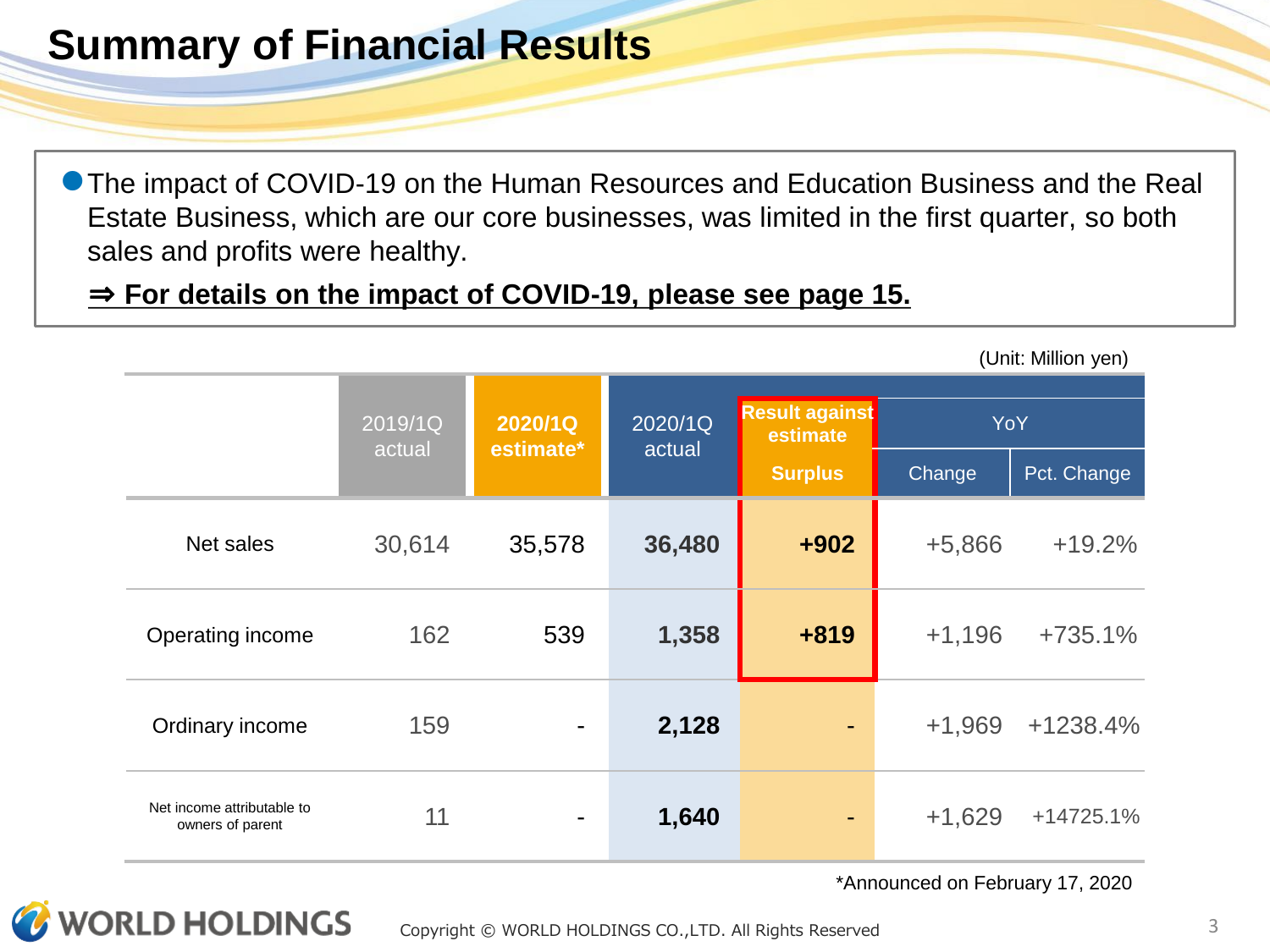# **YoY Overview of Business Results by Segment**

|                                              |                                              |                             | 2019/1Q<br>actual |                  | 2020/1Q<br>actual |                 | YOY           |                |
|----------------------------------------------|----------------------------------------------|-----------------------------|-------------------|------------------|-------------------|-----------------|---------------|----------------|
|                                              | Unit: Million yen                            |                             |                   | (Prof it margin) |                   | (Profit margin) | <b>Change</b> | Pct.<br>Change |
|                                              | Total                                        | Net sales                   | 18,325            |                  | 19,069            |                 | 744           | 4.1            |
|                                              |                                              | Segment income              | 949               | $(5.2\%)$        | 1,108             | (5.8%)          | 159           | 16.8           |
|                                              |                                              | Net sales                   | 11,785            |                  | 12,114            |                 | 329           | 2.8            |
| Human                                        | <b>Factory Business</b>                      | Segment income              | 506               | (4.3%)           | 466               | (3.9%)          | $-39$         | $-7.9$         |
| <b>Resources</b>                             | <b>Technology Business</b>                   | Net sales                   | 4,037             |                  | 4,207             |                 | 170           | 4.2            |
| and<br>Education                             |                                              | Segment income              | 354               | (8.8%)           | 462               | $(11.0\%)$      | 108           | 30.6           |
| <b>Business</b>                              | <b>R&amp;D Business</b>                      | Net sales                   | 1,692             |                  | 1,750             |                 | 57            | 3.4            |
|                                              |                                              | Segment income              | 106               | (6.3%)           | 170               | (9.8%)          | 64            | 60.8           |
|                                              | <b>Sales &amp; Marketing</b>                 | Net sales                   | 810               |                  | 997               |                 | 186           | 23.1           |
|                                              | <b>Business</b>                              | Segment income              | $-17$             |                  | 8                 | (0.9%           | 26            |                |
| <b>Real Estate</b>                           | <b>Real Estate</b>                           | <b>Net sales</b>            | 8,291             |                  | 14,238            |                 | 5,947         | 71.7           |
| <b>Business</b>                              | <b>Business</b>                              | Segment income              | $-23$             | -                | 861               | $(6.1\%)$       | 885           |                |
| Information and<br><b>Telecommunications</b> | Information and                              | Net sales                   | 3,369             |                  | 2,492             |                 | $-876$        | $-26.0$        |
| <b>Business</b>                              | <b>Telecommunications</b><br><b>Business</b> | Segment income              | $-88$             | -                | 91                | (3.7%)          | 180           |                |
| Other                                        | <b>Others</b>                                | Net sales                   | 629               |                  | 679               |                 | 50            | 8.1            |
|                                              |                                              | Segment income              | $-126$            |                  | $-141$            |                 | $-15$         |                |
|                                              |                                              | Net sales                   | 30,614            |                  | 36,480            |                 | 5,866         | 19.2           |
|                                              | Total                                        | Elimination or<br>corporate | $-547$            |                  | $-560$            |                 | $-13$         |                |
|                                              |                                              | Operating income            | 162               | $(0.5\%)$        | 1,358             | (3.7%)          | 1,196         | 735.1          |
| <reference></reference>                      |                                              |                             |                   |                  |                   |                 |               |                |
|                                              | Development/Single-family                    | Net sales                   | 3,011             |                  | 9,822             |                 | 6,811         | 226.2          |
| <b>Real Estate</b>                           | housing                                      | Segment income              | $-154$            | —                | 830               | $(8.5\%)$       | 984           |                |
| <b>Business</b>                              | <b>Renovation/Prefabricated</b>              | Net sales                   | 5,280             |                  | 4,416             |                 | $-864$        | $-16.4$        |
|                                              | houses                                       | Segment income              | 130               | (2.5%)           | 31                | (0.7%           | $-99$         | $-76.2$        |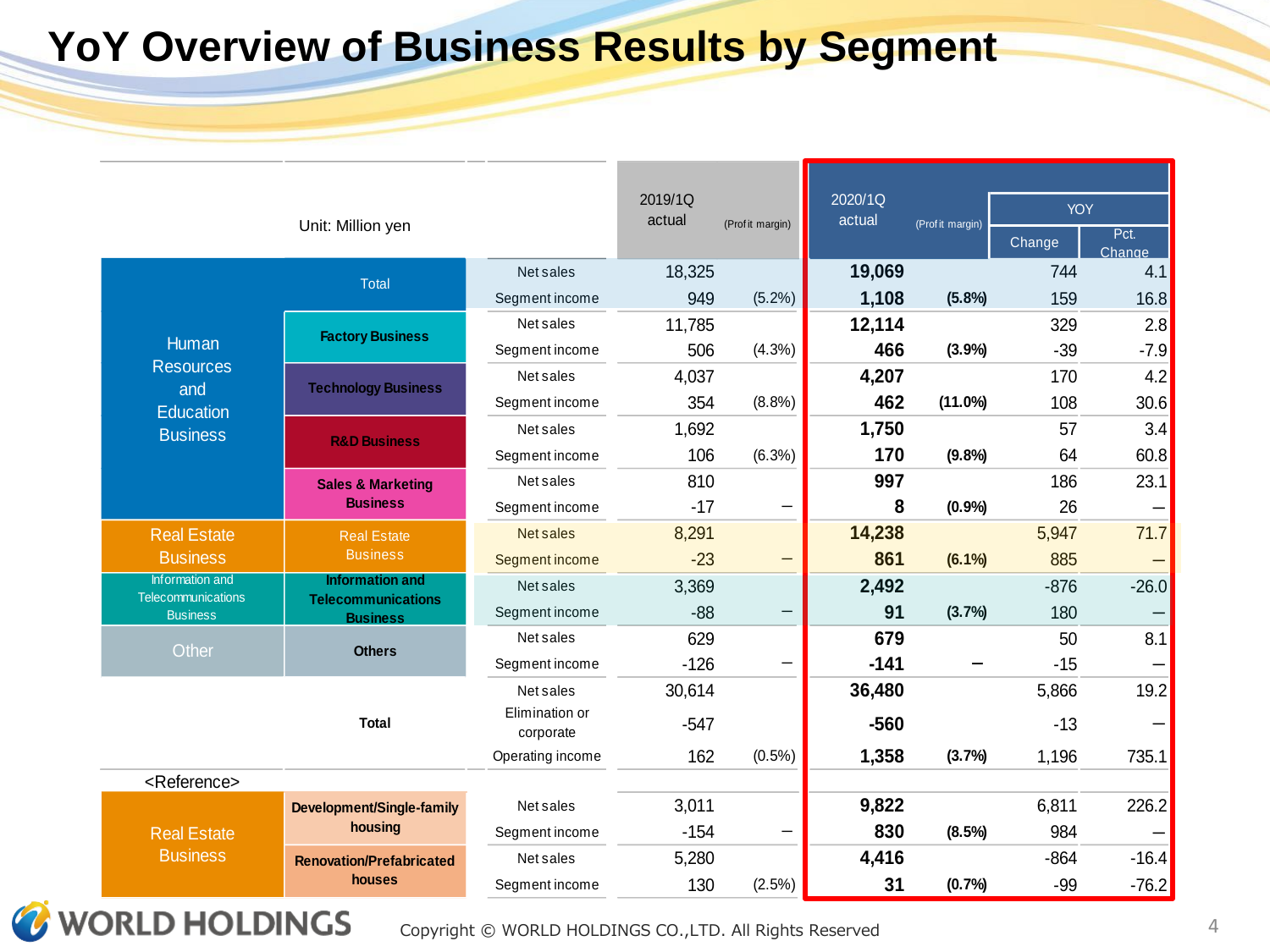## **Overall Segment**

### <Composition ratio of sales and segment income by segment>

- Response to the changing external environment, including the amendment of laws ⇒Continued measures from the medium- and long-term perspective in order to raise the brand strength (capability of gathering workers)
- ⚫ The impact of COVID-19 is limited as of now.

⇒ The Factory Business was partially affected, but it did not produce any significant effects on Technology or R&D Business.



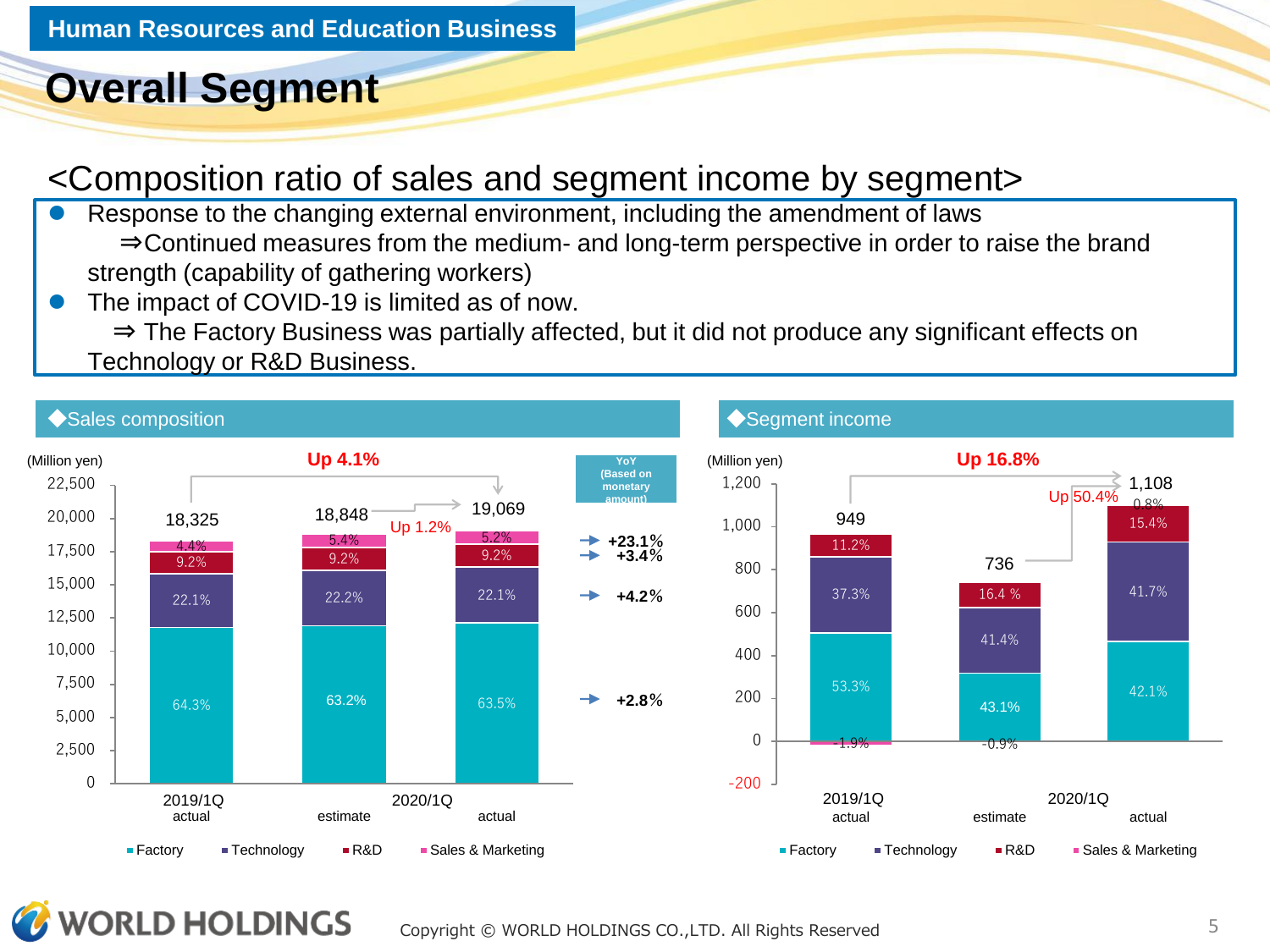## **Overall Segment**

#### <The number of staff members>

- ⚫ The Factory Business was favorably affected by the increase in efficiency in the logistic field and was negatively affected by the temporary drop in utilization rate of some clients, but it was offset by the performance of 5G and semiconductor-related businesses.
- In the Technology Business, we gave top priority to the development of human resources, and assigned trainees to respective sections as planned.



The number of staff in the Factory Business includes external staff members accepted from other companies.

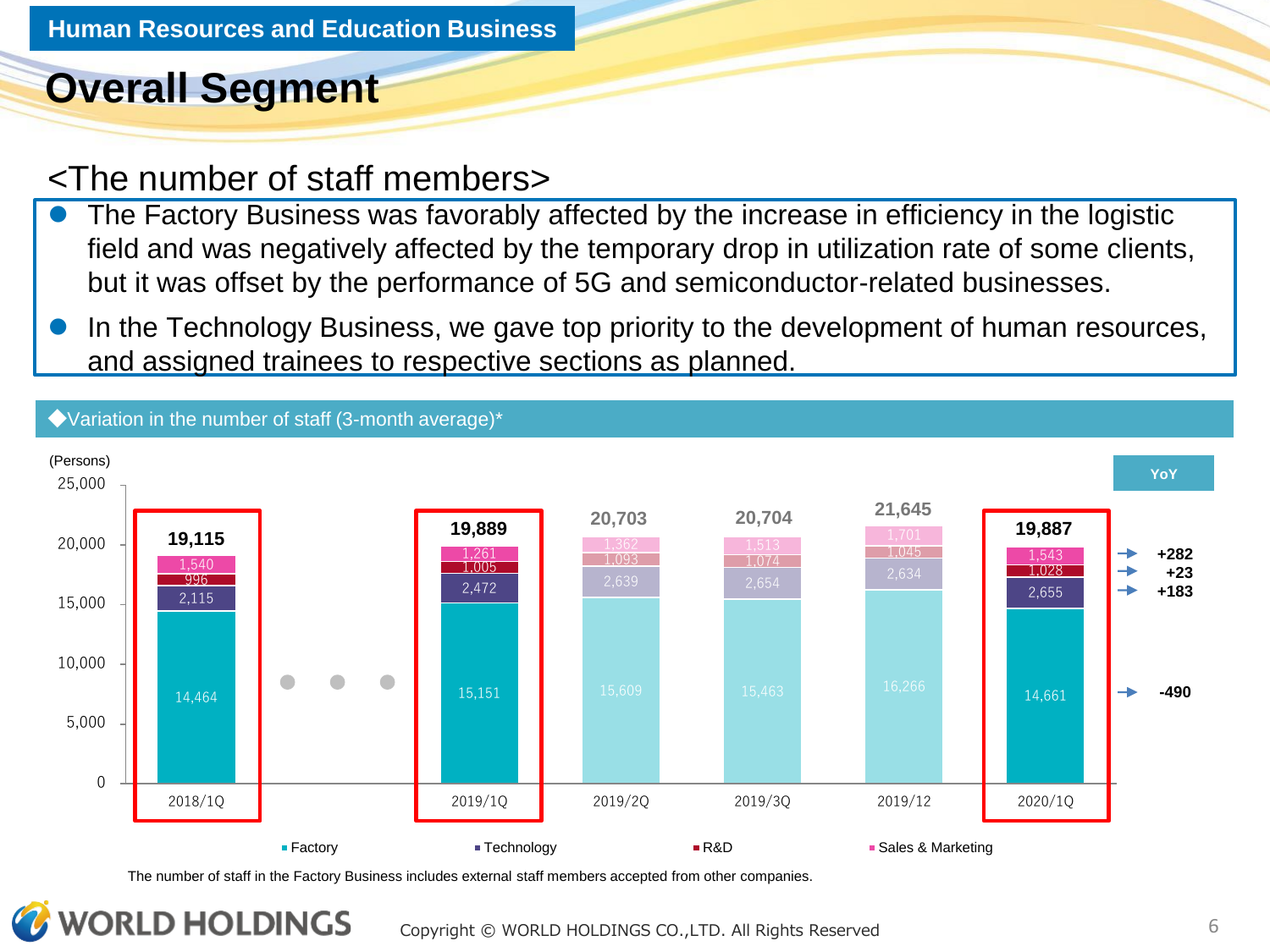#### **Human Resources and Education Business**

## **Factory Business**

### <Sales composition by business segment and the number of staff members>

- ⚫ Some clients faced difficulty in procuring components and had to suspend operation for a short period of time, but 5G and semiconductor-related transactions we had been increasing strategically performed well.
- ⚫ We fortified our recruitment system, for example, by securing personnel with the consortium model.



**WORLD HOLDINGS** 

Copyright © WORLD HOLDINGS CO.,LTD. All Rights Reserved 7

in on-site operation work.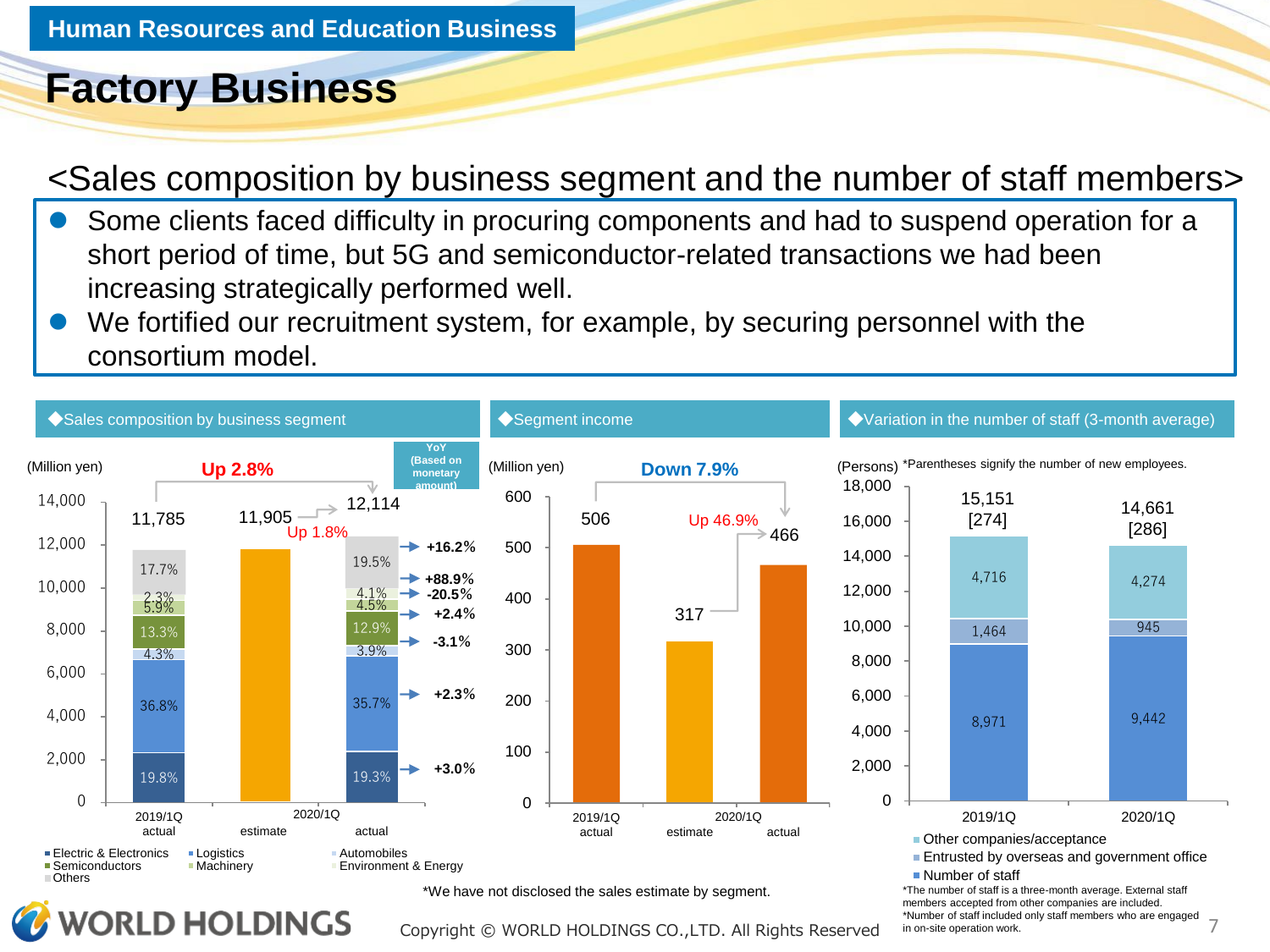## **Technology Business**

### <Sales composition by business segment and the number of staff members>

- ⚫ Both sales and profits were healthy in the businesses related to semiconductors, automobiles, information and telecommunications service, construction technology, etc.
- We plan to fill higher posts, by enhancing the recruitment of highly skilled experienced workers and improving the training programs for brushing up skills and shifting up a gear to go with the times.

\*For existing employees, the main courses include those for career change and brushing up their skills. For inexperienced ones, the major courses include 3D-CAD training at Design Center, training in production engineering at "Production Engineering Center," programming training in coordination with Advan Inc., and network infrastructure training.



**WORLD HOLDINGS** Copyright © WORLD HOLDINGS CO.,LTD. All Rights Reserved 8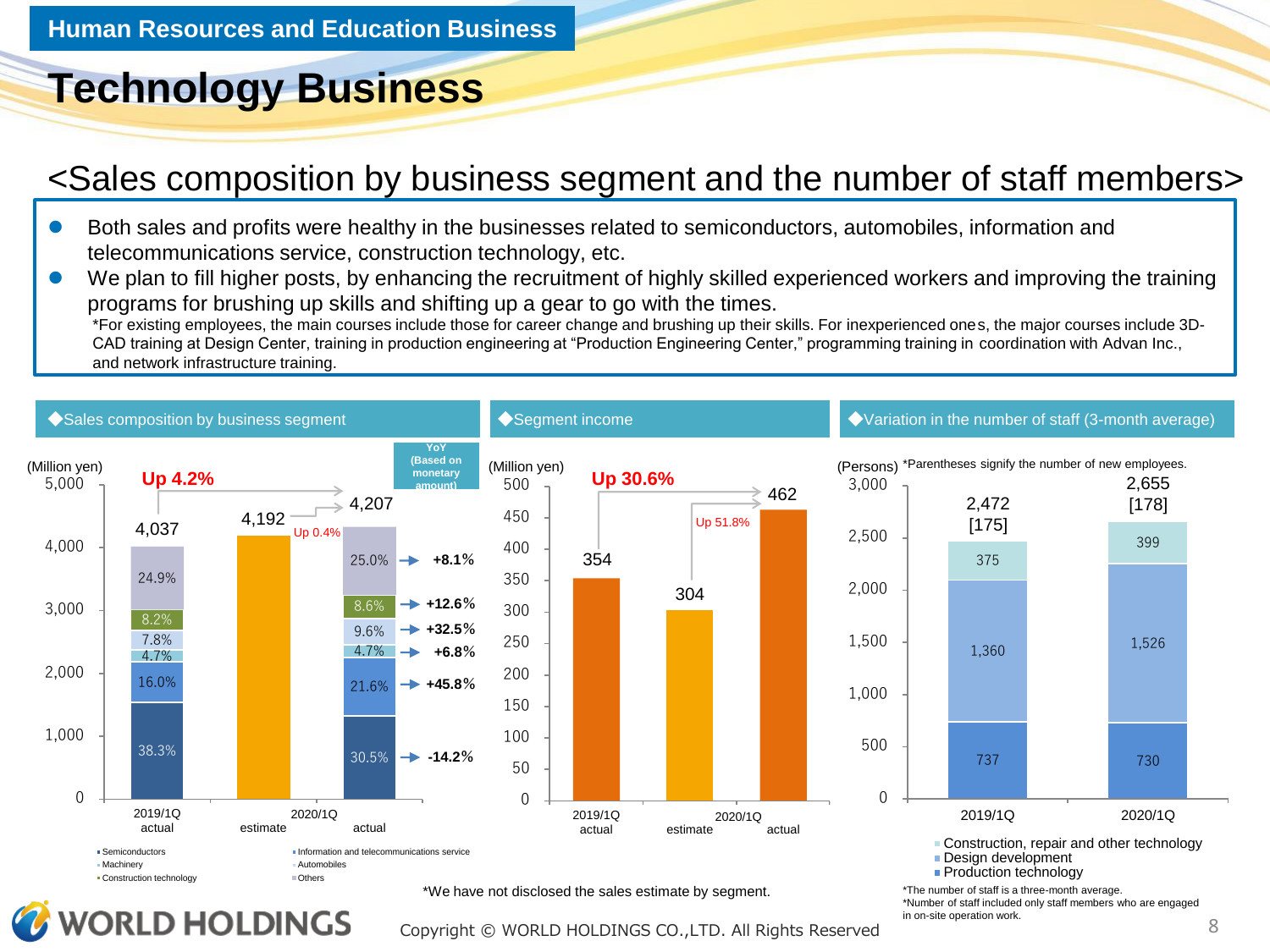## **R&D Business**

### <Sales composition by business segment and the number of staff members>

- We dealt with an increase of orders for staffing in the pharmaceutical field, testing kits, clinical trials, etc. related to COVID-19, although it is limited.
- ⚫ To evolve from a "staffing company" and win the trust as a "research supporting enterprise," we recruited excellent researchers, and concentrated on the improvement of their research and human skills through collaborative research with affiliated universities.



**WORLD HOLDINGS** 

Copyright © WORLD HOLDINGS CO.,LTD. All Rights Reserved 9

in on-site operation work.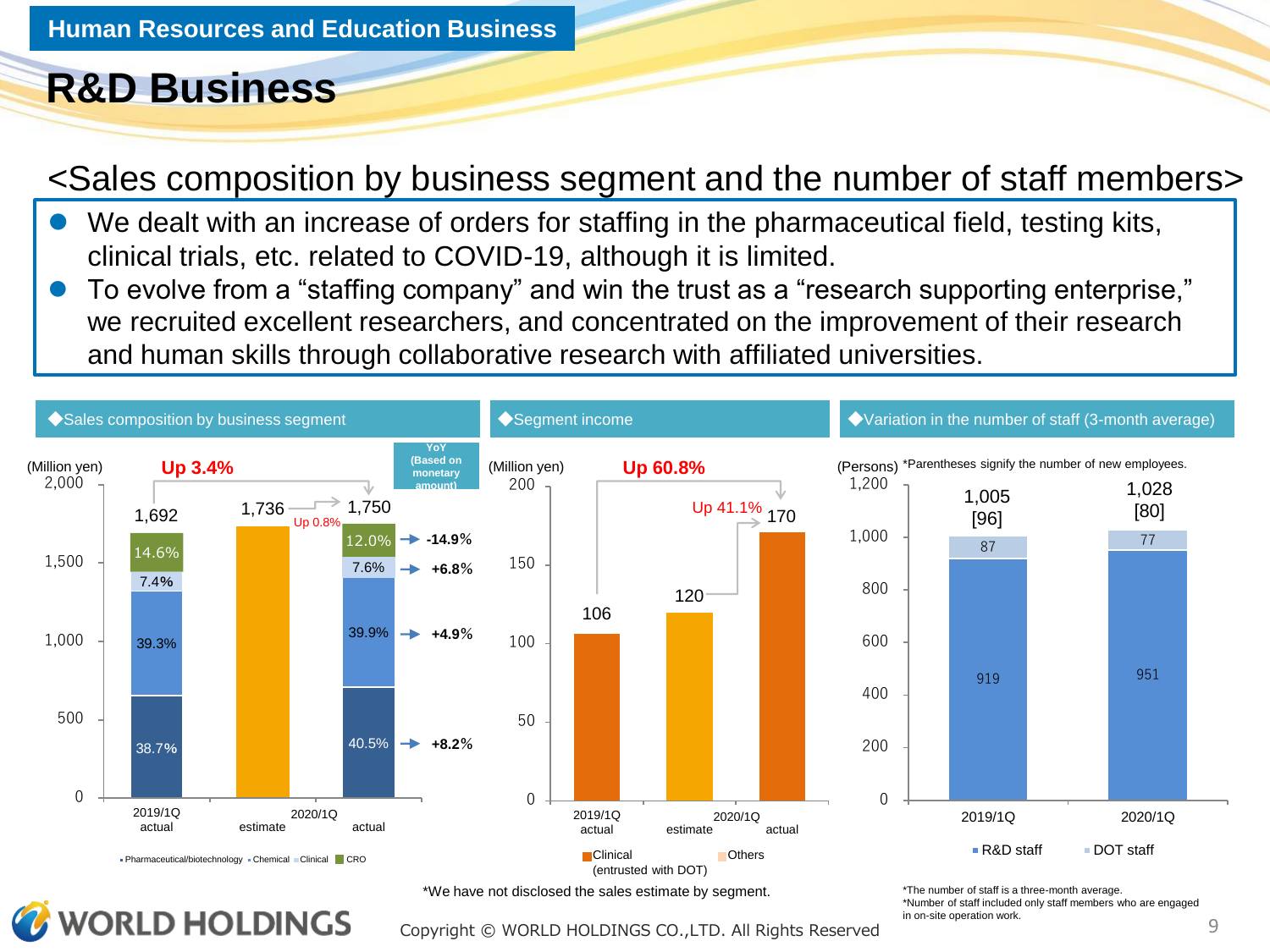#### **Real Estate Business**

## **Real Estate Business**

**\*As for the Real Estate Business, keeping in mind the characteristics of this business, we are conducting management practices while seeing the trends compared with annual estimates.** 

<Sales composition by business segment, and the number of pieces of real estate handed over>

- As for development-related business, we handed over three pieces of commercial premises, whose sales posting had been postponed until this term, as planned.
- ⚫ Comprehensively considering the external environment, we kept a cautious stance for procurement. In preparation for the reversal of the external environment, we prepared for the establishment of bases for financial businesses, including asset management.



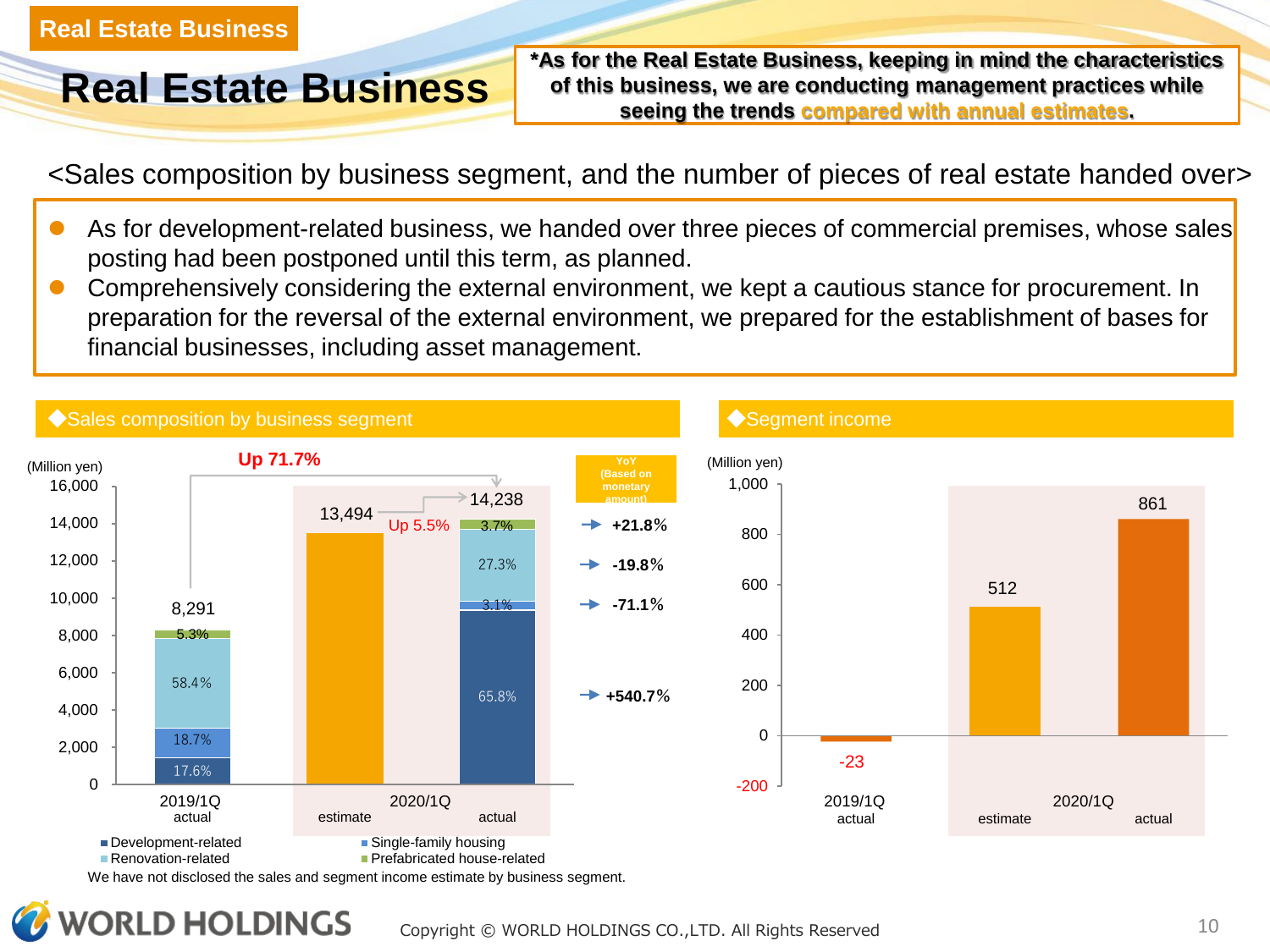**Information and Telecommunications Business**

## **Information and Telecommunications Business**

#### <Sales for each target and segment income>

- ⚫ Through the measures and investment focused on the strengthening of the shop business conducted until the previous term (such as personnel development for establishing organizations and shops that comply with amended laws and improving the capability of attending to customers and knowledge), revenue per shop increased. (Note: Since the first quarter of this segment is from Oct. to Dec., there was no impact of COVID-19.)
- ⚫ The operation of shops is now restricted, but the impact is still limited.



\*We have not disclosed the sales and segment income estimate by destination.

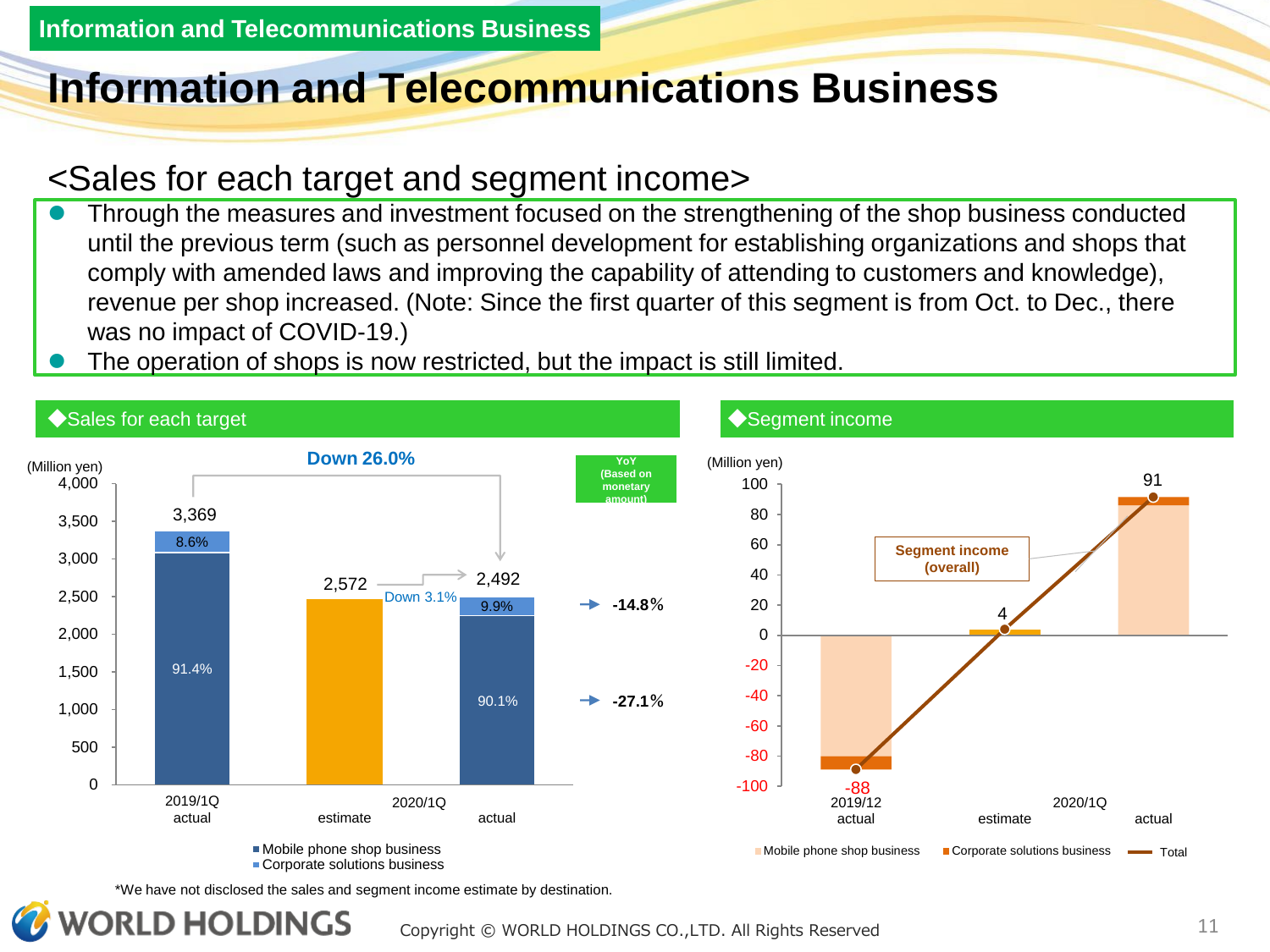**Other**

### **Others**

#### <Sales and major activities>

- FARM CO., LTD., which operates the agricultural park business, saw an increase of customers, thanks to the effects of capital investment until the previous term and the relatively warm winter from Jan. to Feb. However, the performance in March was sluggish, due to the voluntary restraint of going out.
- ⚫ ADVAN CO., LTD. exerted synergy in educational business inside and outside the corporate group.



\*We have not disclosed the breakdown of the sales and segment income estimate.

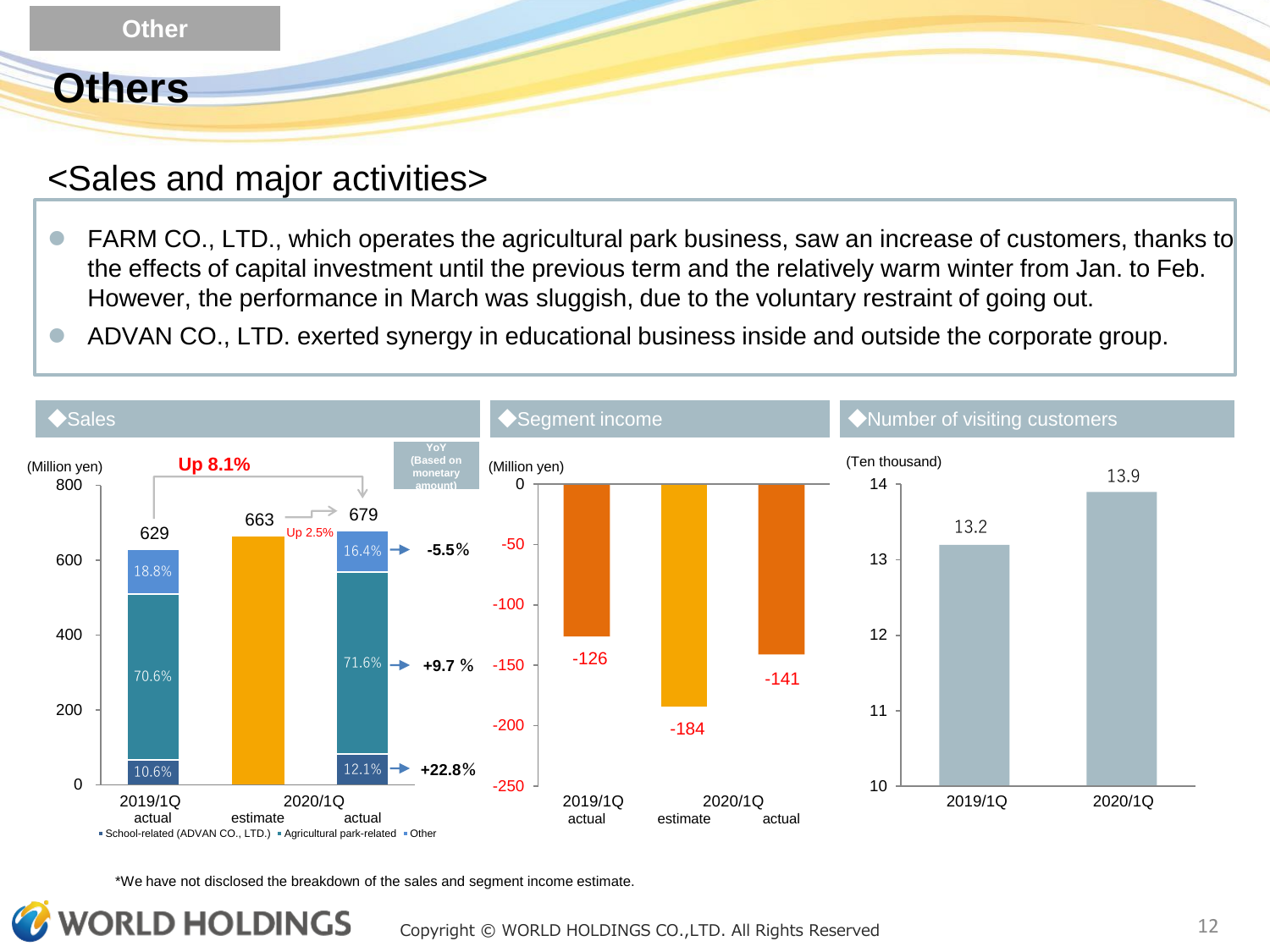# **Financial Condition B/S**

#### ⚫ Advances received, which increased temporarily in the previous term, decreased.

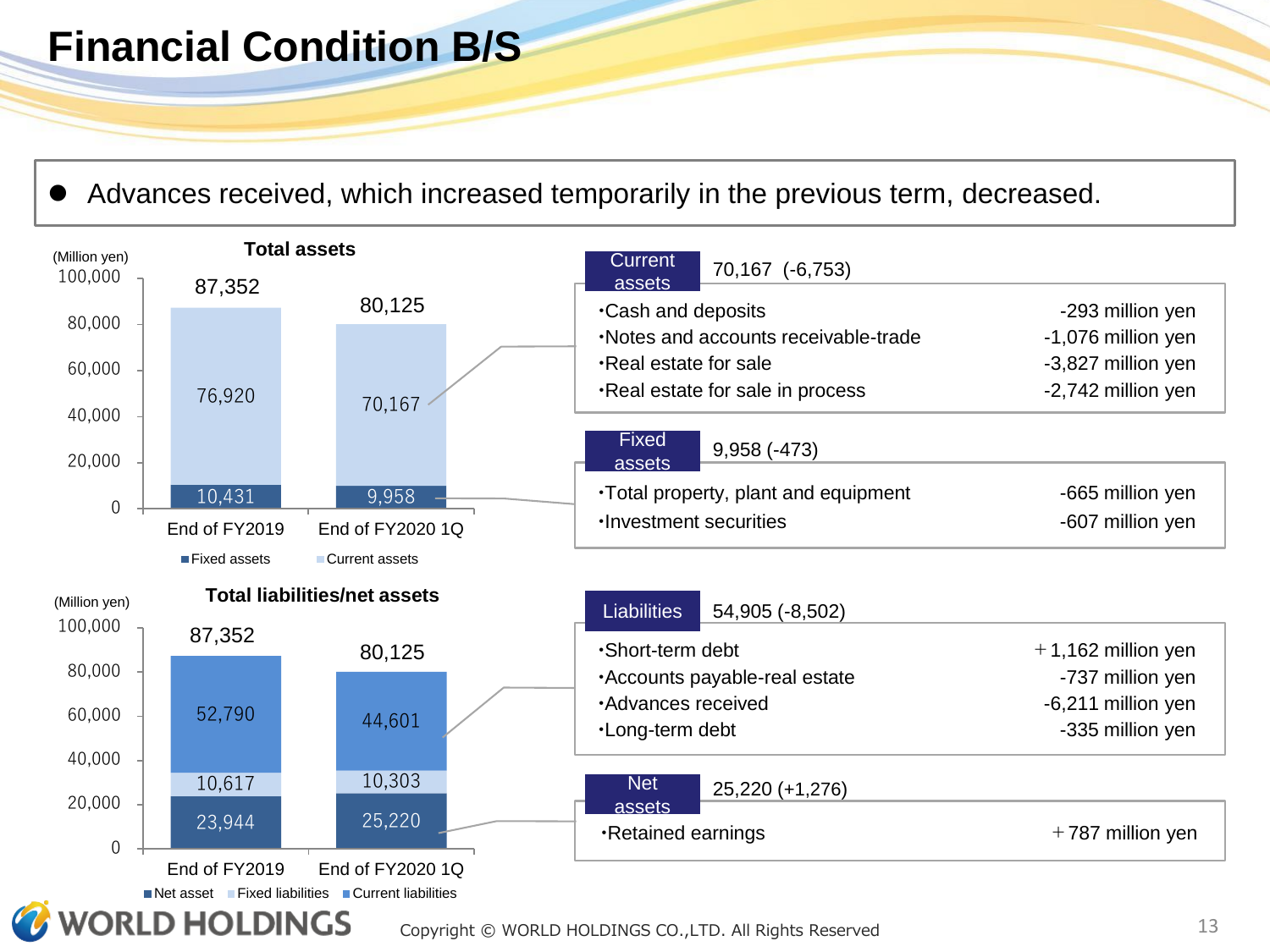# **II. Outlook for the Term Ending Dec. 2020**

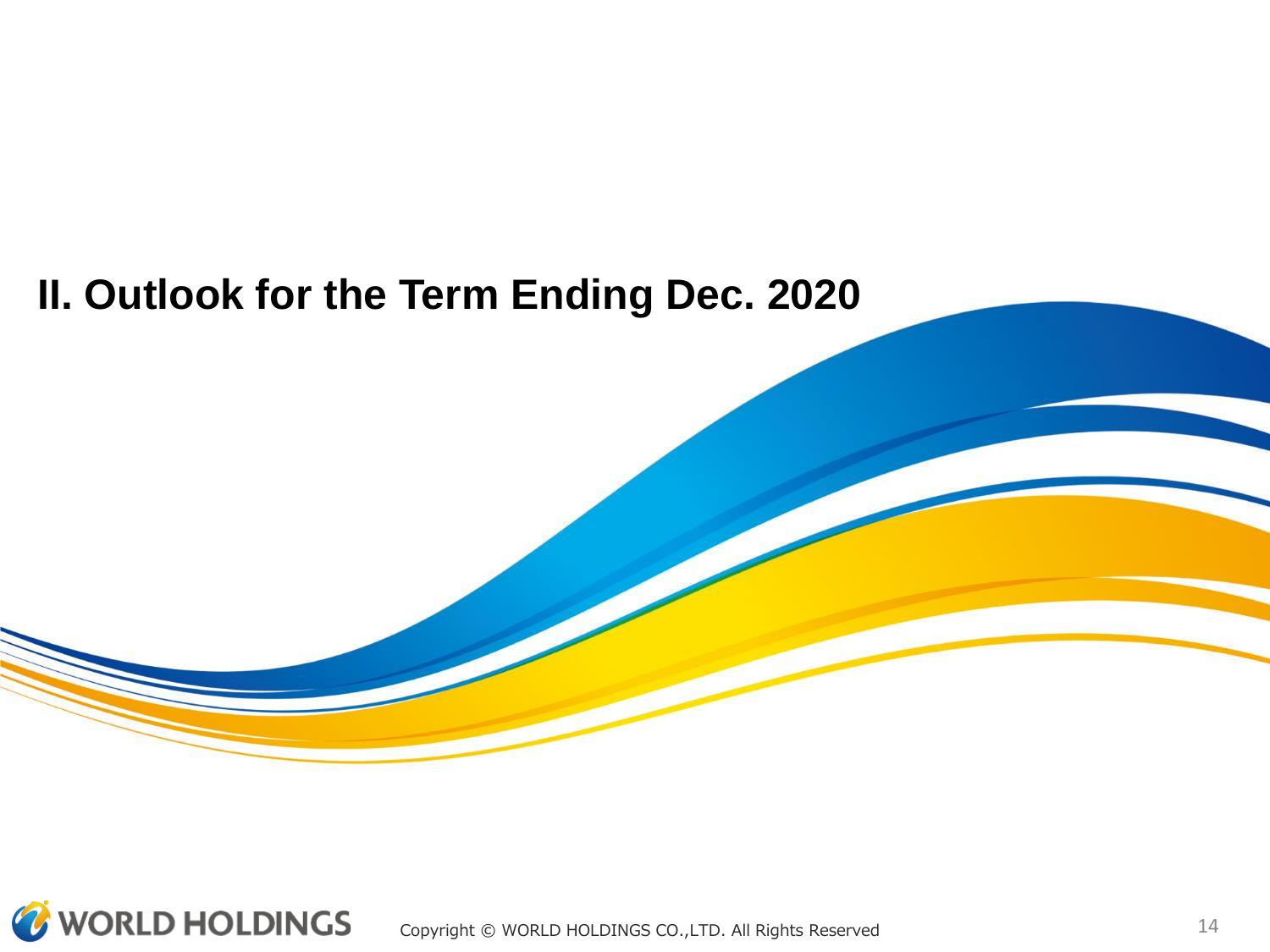# **Regarding the Impact of COVID-19**

#### **Human Resources and Education Business**

The impact of COVID-19 varies among clients. Some clients postponed staffing, while other clients increased staff. **The impact of the pandemic on our company is limited as of now**, as we negotiated with clients for leave compensations and utilized employment adjustment subsidies.

As countermeasures, we shifted from recruitment to marketing, cemented alliances with other dispatch business operators, and strengthened the training of employees.

#### **Real Estate Business**

There is no delay in the delivery of real estate whose contracts have been concluded and the construction of condominiums whose schedule was set to be not tight considering the Tokyo Olympics.

While there is a possibility that customers' willingness to purchase will weaken, it is assumed that the environment for procuring real estate will improve.

#### **Financial security**

Cash management is judged by applying appropriate stress onto sales for both the Human Resources and Education Business and the Real Estate Business, and the commitment line is set accordingly.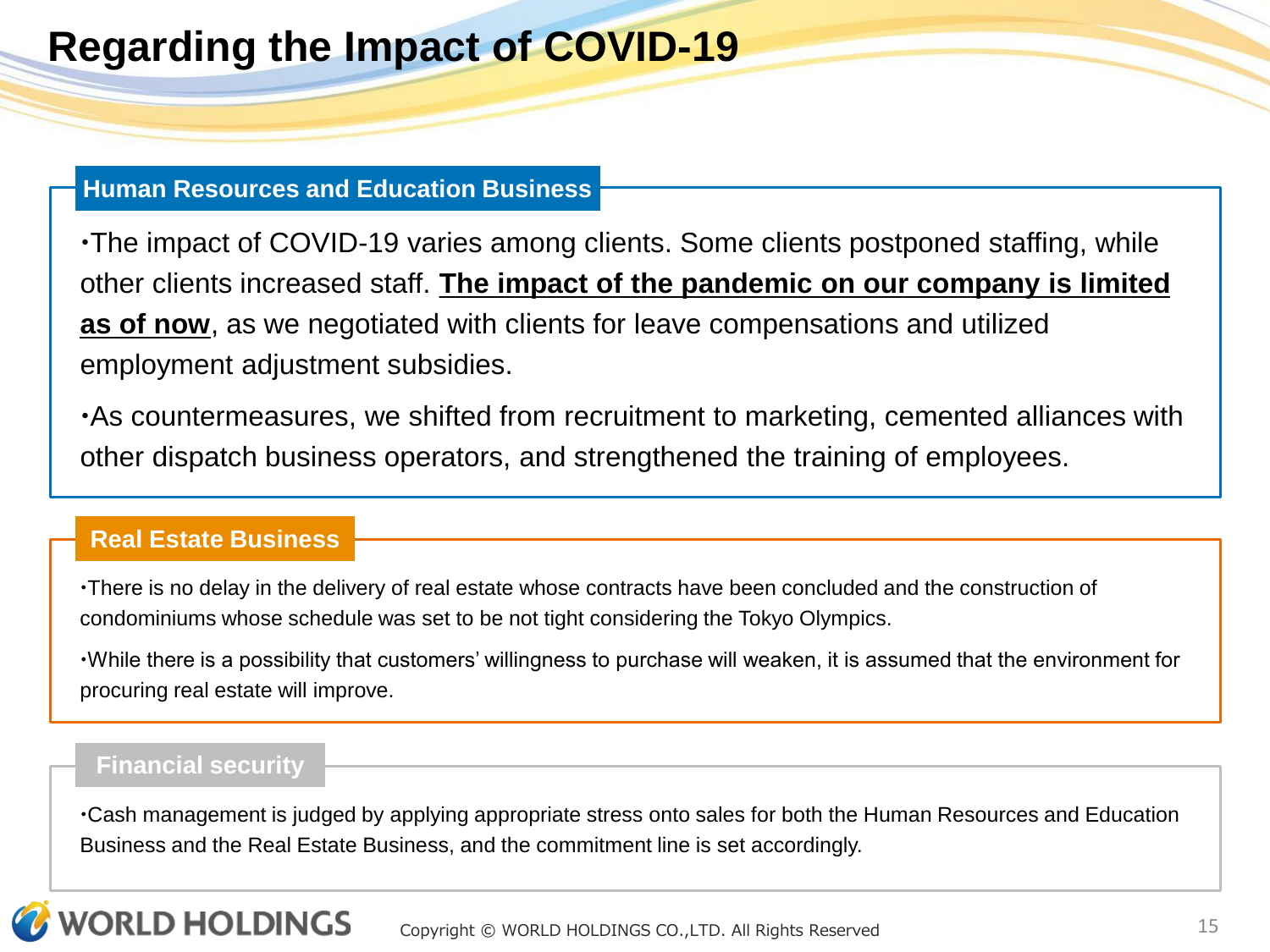# **FY2020 Business Forecast**

The earnings forecast announced on February 10 does not take into account the impact of COVID-19, but it has not been revised, because the impact in the first quarter was minor. If it becomes necessary to revise the forecast, we will announce it swiftly.

|                                                | Results for the<br>term ended Dec. | Forecast for the<br>term ending | YoY    |             |
|------------------------------------------------|------------------------------------|---------------------------------|--------|-------------|
| Unit: Million yen, %                           | 2019                               | Dec. 2020                       | Change | Pct. Change |
| Net sales                                      | 136,319                            | 159,682                         | 23,363 | 17.1        |
| Operating income                               | 4,730                              | 7,851                           | 3,121  | 66.0        |
| Ordinary income                                | 4,805                              | 8,338                           | 3,533  | 73.5        |
| Net income attributable to<br>owners of parent | 2,956                              | 5,601                           | 2,644  | 89.5        |
| EPS (yen)                                      | 175.59                             | 332.60                          | 157.01 | 89.4        |
| Dividend per share (yen)                       | 52.7                               | 99.8                            | 47.1   | 89.4        |

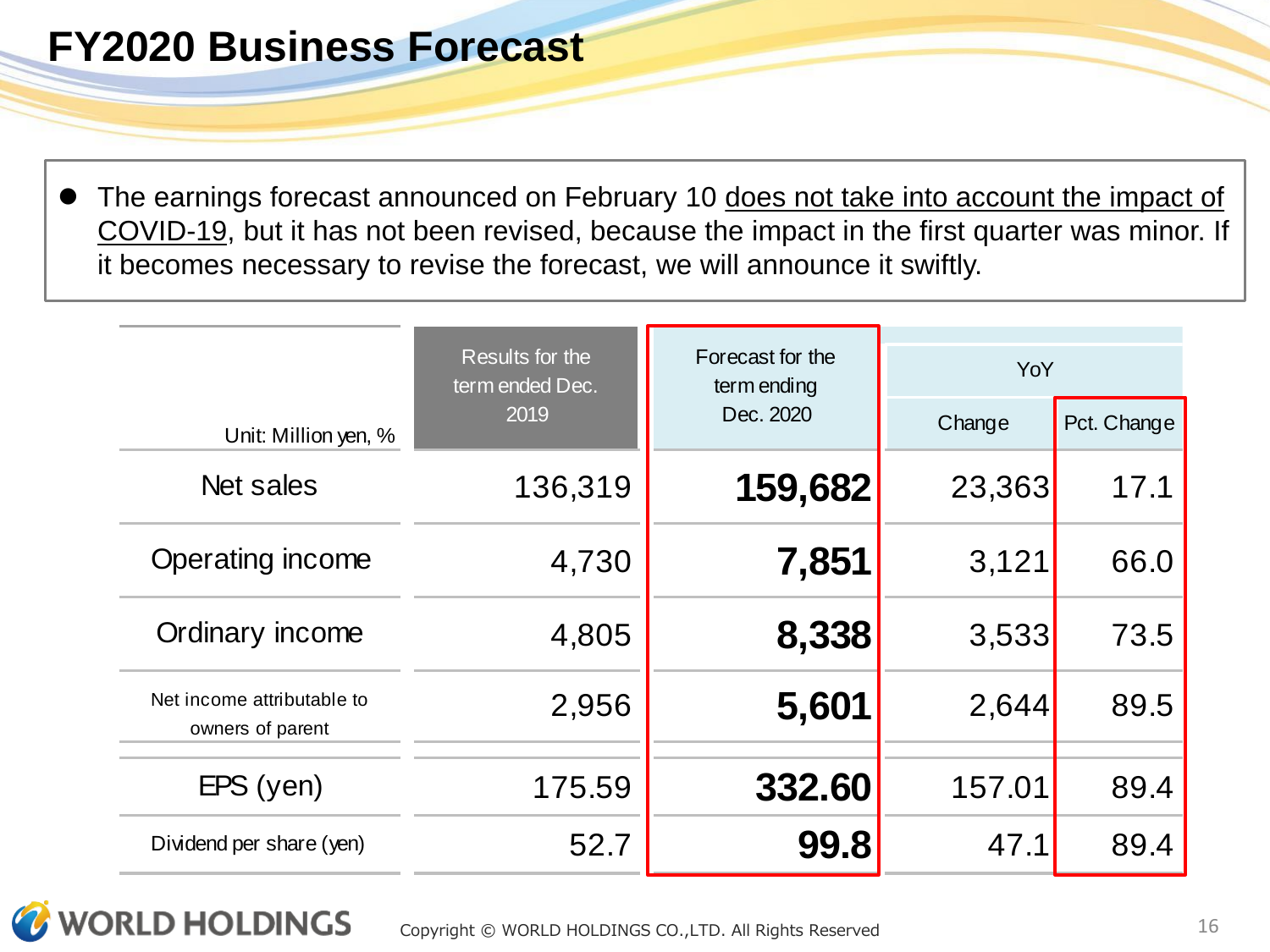## **FY2020 Full-year Business Forecast by Segment**

⚫ The Human Resources and Education Business, which is the mainstay, will keep growing year on year. (The initial forecast has not been revised.)

| Unit: Million yen, %                       |                                               | Results for<br>the term<br>ended Dec. |                 | Forecast for<br>the term<br>ending Dec. |                 | <b>YOY</b>               |                          |                          |
|--------------------------------------------|-----------------------------------------------|---------------------------------------|-----------------|-----------------------------------------|-----------------|--------------------------|--------------------------|--------------------------|
|                                            |                                               | 2019                                  | (Profit margin) | 2020                                    | (Profit margin) | Change                   | Pct. Change              |                          |
|                                            | <b>Total</b>                                  | Net sales                             | 77,774          |                                         | 88,339          |                          | 10,566                   | 13.6                     |
|                                            |                                               | Segment income                        | 5,179           | $(6.7\%)$                               | 6,006           | (6.8%)                   | 827                      | 16.0                     |
| <b>Factory Business</b><br>Human           |                                               | Net sales                             | 50,001          |                                         | 57,389          |                          | 7,388                    | 14.8                     |
|                                            |                                               | Segment income                        | 2,679           | $(5.4\%)$                               | 3,399           | $(5.9\%)$                | 720                      | 26.9                     |
| <b>Resources</b><br>and                    | <b>Technology Business</b>                    | Net sales                             | 16,902          |                                         | 18,327          |                          | 1,425                    | 8.4                      |
| <b>Education</b>                           |                                               | Segment income                        | 1,761           | $(10.4\%)$                              | 1,913           | $(10.4\%)$               | 152                      | 8.6                      |
| <b>Business</b><br><b>R&amp;D Business</b> | Net sales                                     | 7,108                                 |                 | 7,446                                   |                 | 338                      | 4.8                      |                          |
|                                            |                                               | Segment income                        | 711             | $(10.0\%)$                              | 753             | $(10.1\%)$               | 41                       | 5.8                      |
|                                            | <b>Sales &amp; Marketing</b>                  | Net sales                             | 3,761           |                                         | 5,176           |                          | 1,415                    | 37.6                     |
| <b>Business</b>                            |                                               | Segment income                        | 27              | (0.7%                                   | -59             | $\overline{\phantom{m}}$ | $-87$                    | $-$ )                    |
| <b>Real Estate</b>                         | <b>Real Estate</b>                            | Net sales                             | 42,082          |                                         | 56,369          |                          | 14,287                   | 33.9                     |
| <b>Business</b><br><b>Business</b>         | Segment income                                | 1,460                                 | (3.5%)          | 4,126                                   | (7.3%)          | 2,666                    | 182.6                    |                          |
| Inf ormation and<br>Telecommunications     | Inf ormation and<br><b>Telecommunications</b> | Net sales                             | 12,344          |                                         | 10,644          |                          | $-1,700$                 | $-13.8$                  |
| <b>Business</b>                            | <b>Business</b>                               | Segment income                        | 10              | $(0.1\%)$                               | 220             | $(2.1\%)$                | 209                      | 1,910.6                  |
| Other                                      | <b>Others</b>                                 | Net sales                             | 4,118           |                                         | 4,330           |                          | 211                      | 5.1                      |
|                                            |                                               | Segment income                        | 132             | $(3.2\%)$                               | 153             | $(3.5\%)$                | 21                       | 16.3                     |
|                                            | <b>Total</b>                                  | Net sales                             | 136,319         |                                         | 159,682         |                          | 23,363                   | 17.1                     |
|                                            |                                               | Elimination o r<br>corporate          | $-2,052$        |                                         | $-2,654$        |                          | $\overline{\phantom{0}}$ | $\overline{\phantom{0}}$ |
|                                            |                                               | Operating income                      | 4,730           | $(3.5\%)$                               | 7,851           | $(4.9\%)$                | 3,121                    | 66.0                     |

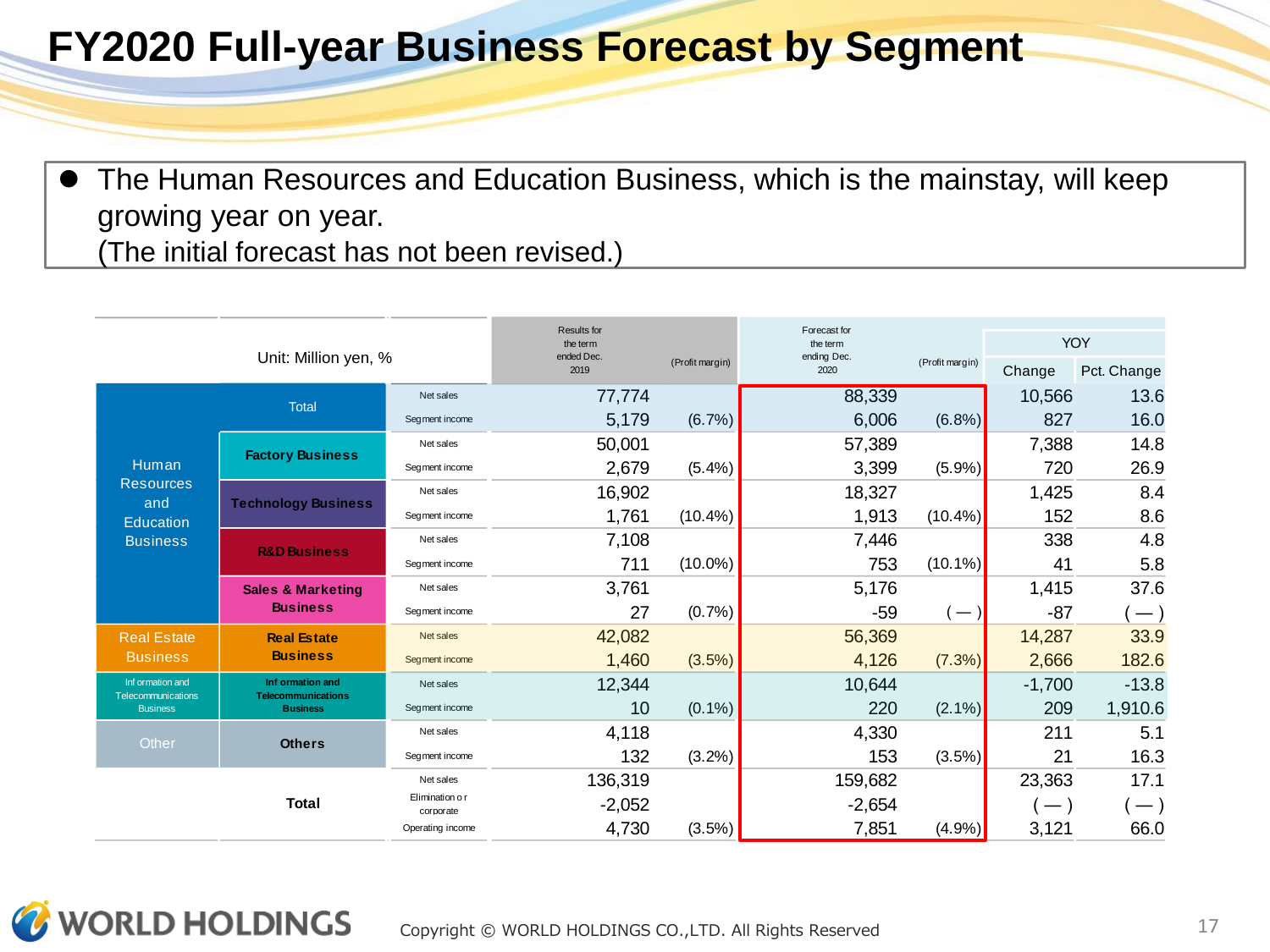## **Shareholder Returns**

**WORLD HOLDINGS** 

We aim to increase dividends stably and continuously, and achieve a payout ratio of 30%.



The forecast and dividend estimated are based on the information that the Company has and a certain assumption that is considered reasonable. There is a possibility that the actual results may largely differ based on various factors.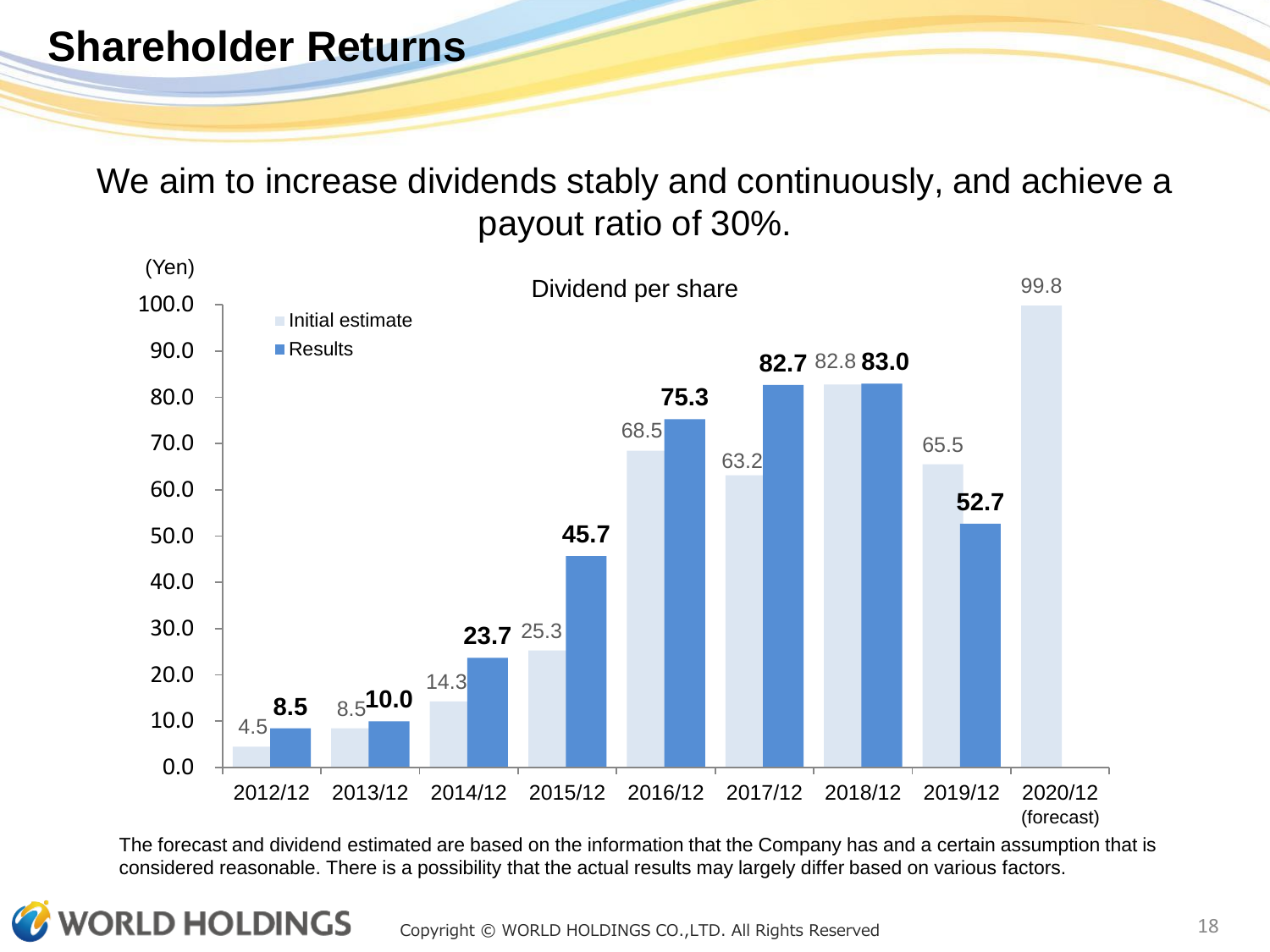### **Foray into New Fields in Collaboration with Leading Companies**



**We aim to create a new human resources business market by establishing joint ventures and applying the consortium model.**

Copyright © WORLD HOLDINGS CO., LTD. All Rights Reserved 19 19

WORLD HOLDINGS